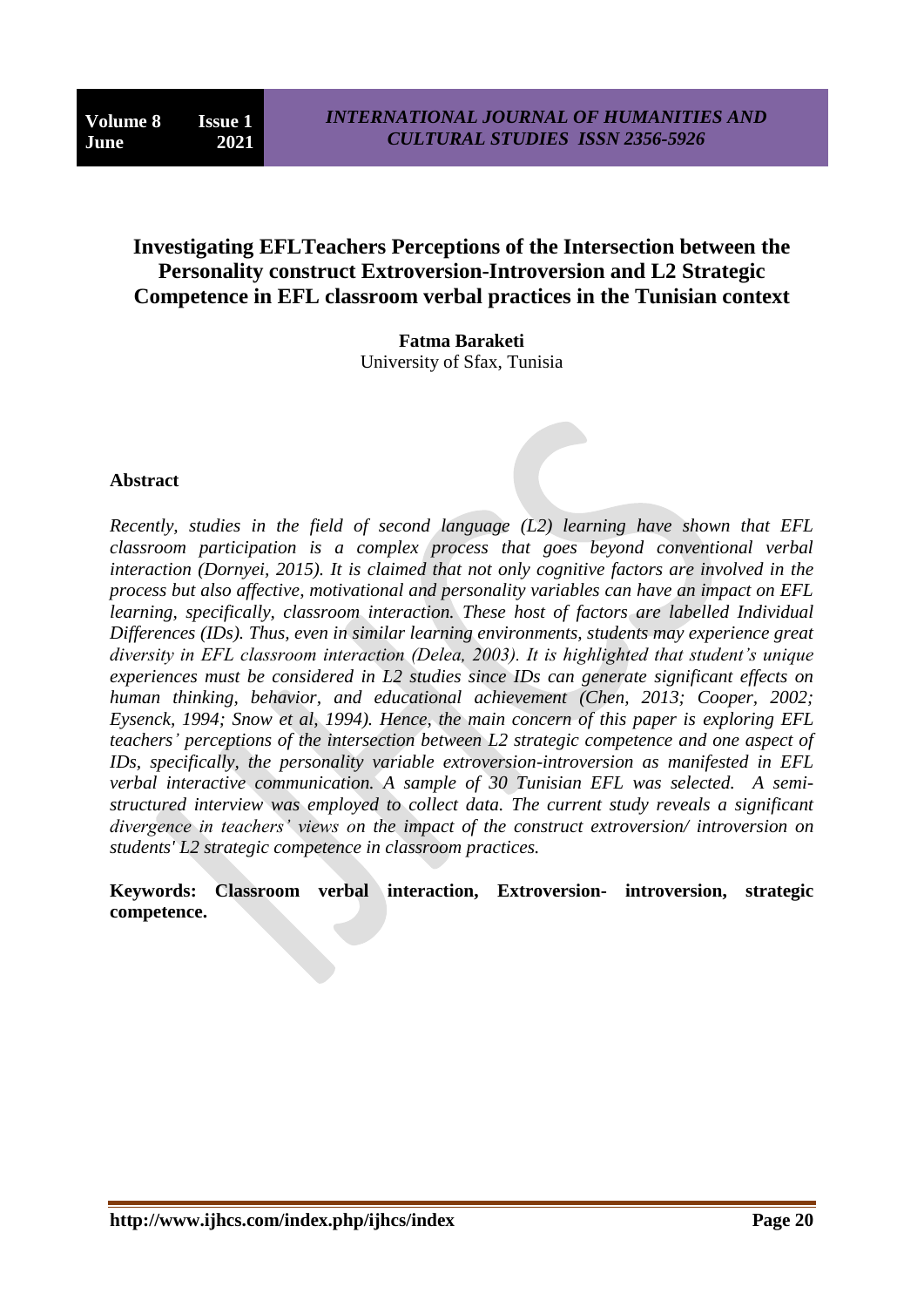# **Introduction**

One of the primary objectives of teaching and learning is to develop learners' cognitive traits or repertoires independently of context (Chen, 2013). Therefore, establishing connections between the observed behavior and the underlying constructs is essential. In psychological research, a latent or unobservable construct relevant to the regulation of the human mind is known as metacognition (Bachman, 1997). In L2 research, a similar executive construct is referred to as strategic competence (Bachman, 1997). It is a mental processing mechanism that helps individuals accomplish cognitive tasks. Hence, the purpose of the present study is to examine these mental constructs with respect to the personality variable extroversionintroversion in classroom verbal interaction in order to explain why some L2 learners excel in oral interaction while others are taken aback. It is important to understand the individual learner, his strengths and weaknesses, his needs, and his interests in order to reinforce differentiation instruction. By differentiating their instruction, EFL teachers give themselves the chance to address the students" needs in order to make their learning process successful and meaningful for each student. The current paper examines teachers' perceptions of the link between the personality construct extroversion-introversion and L2 strategic competence as manifested in classroom verbal practices. Four objectives were set for the present paper.

- 1. Highlight teachers' perceptions of their students' prevalent personality types in terms of extroversion/ introversion.
- 2. Identify teachers" perceptions of the cognitive and behavioral differences of their introvert/ extrovert students.
- 3. Identify teachers" perceptions of the impact of Extroversion and introversion on CSs choice in interactional and transactional tasks.
- 4. Reveal teachers' approaches to introverted and extroverted learners in class.

Five research questions were designed for the present research

- 1. To what extent do EFL teachers appreciate Individual Differences specifically in terms of Extroversion/ Introversion among their students?
- 2. Which trait predominates in EFL classroom?
- 3. Do they think that L2 strategic competence and the personality construct Extroversion/Introversion display a significant relationship?
- 4. How does either extroversion or introversion influence students' preferences for CSs?
- 5. To what extent do teachers' views diverge?

## **Strategic competence**

Bachman and Palmer (1996) characterize strategic competence as "a set of metacognitive components, or strategies, which can be thought of as higher-order executive processes that provide a cognitive management function in language use as well as in other cognitive activities (p.70). Bachman"s model (1990) of language ability comprises three components: Language competence, strategic competence and psychophysiological mechanisms. Strategic competence is identified as "the mental capacity for implementing the components of language competence in contextualized language use" (Bachman 1990: 84). Accordingly, strategic language use does not relate to the notion of problematicity, rather, it is underlying all language use.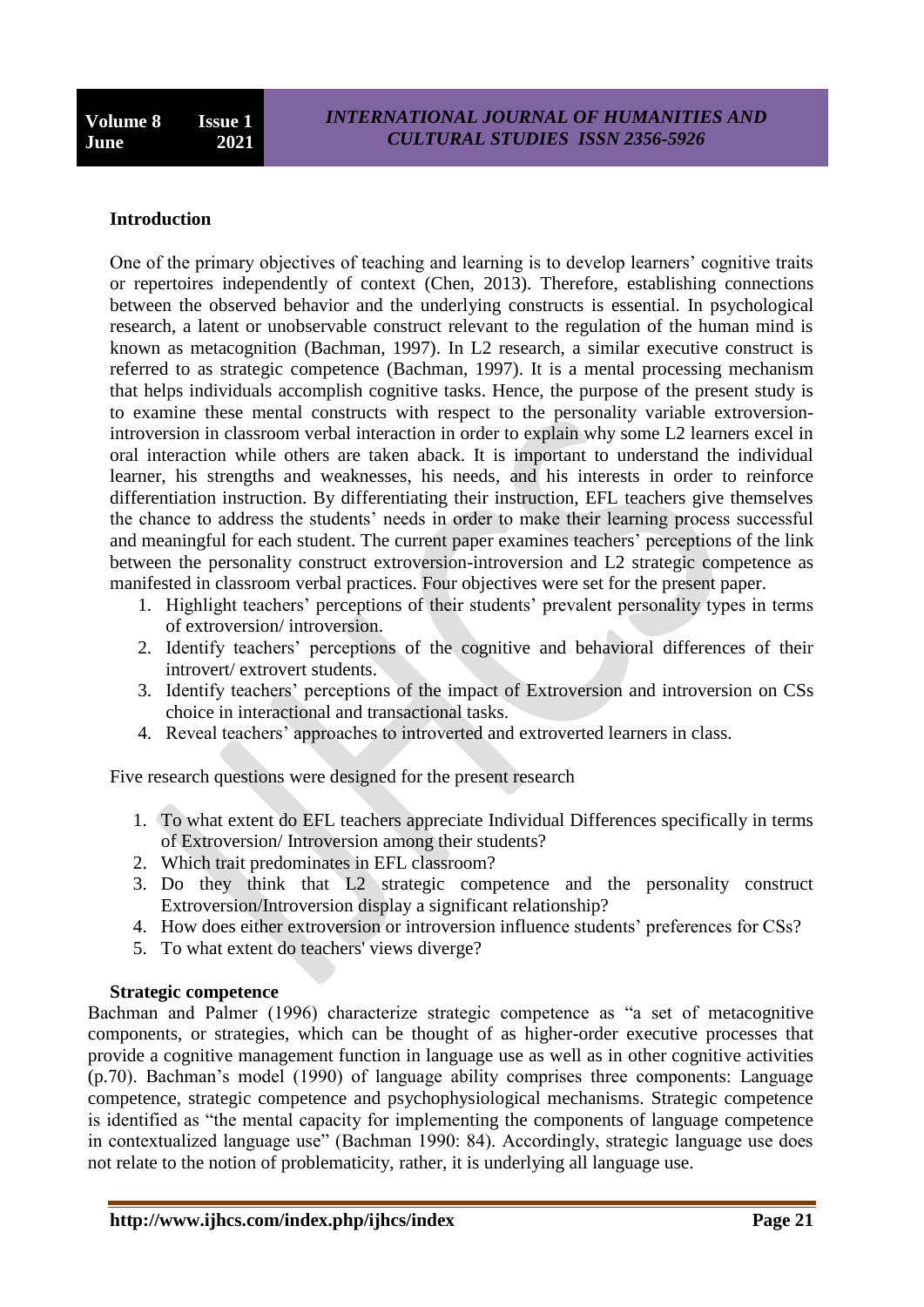Dornyei (1989) stated that the question of communication strategies (henceforth CSs) definitions and taxonomies "are central to any further development in CSs research" (p.175). However, views diverged considerably with different proposals on the criteria that should be present for a given utterance to be qualified as a CS (Smaoui, 2015). From a cognitive perspective, CSs are not simply, strategies limited to situations where there is a communication breakdown but they are part of any language behavior (Kasper § Kellerman 1997, Bialystok 1990, Backman 1990). Accordingly, the study of CSs strategies should be part of more general cognitive strategies. In the words of Bialystok (1990), "CSs are continuous with ordinary language processing and cannot be severed from it by distinctive features" (p.5).

 Dornyei and Scott (1997) proposed an extended CSs taxonomy, which comprises three basic categories of problem-solving strategies: direct, indirect, and interactional strategies. Direct strategies provide an alternative means of getting the meaning across like circumlocution, which compensates for the lack of a word. Indirect strategies are not strictly problem-solving devices; they create conditions for preventing breakdowns and keeping the communication channel open (Donnyei & Scott, 1997). Interactional strategies include an appeal for and grant help, request for or proving clarification. These devices permit the participants to carry out mutual understanding, which is "a function of the successful execution of both pair parts of the exchange" (Dornyei & Scott, 1997: p. 200).

Dornyei and Scott (1997) relate these categories to four types of communication problems: resource deficits, processing time pressure, own performance problems, and other performance problems. The first one is related to three problem-solving mechanisms in the planning and coding of the preverbal message (cf. Levelt 1993). They are:

- a) Lexical problem-solving mechanisms
- b) Grammatical problem-solving mechanisms
- *c)* Phonological and articulatory problem-solving mechanisms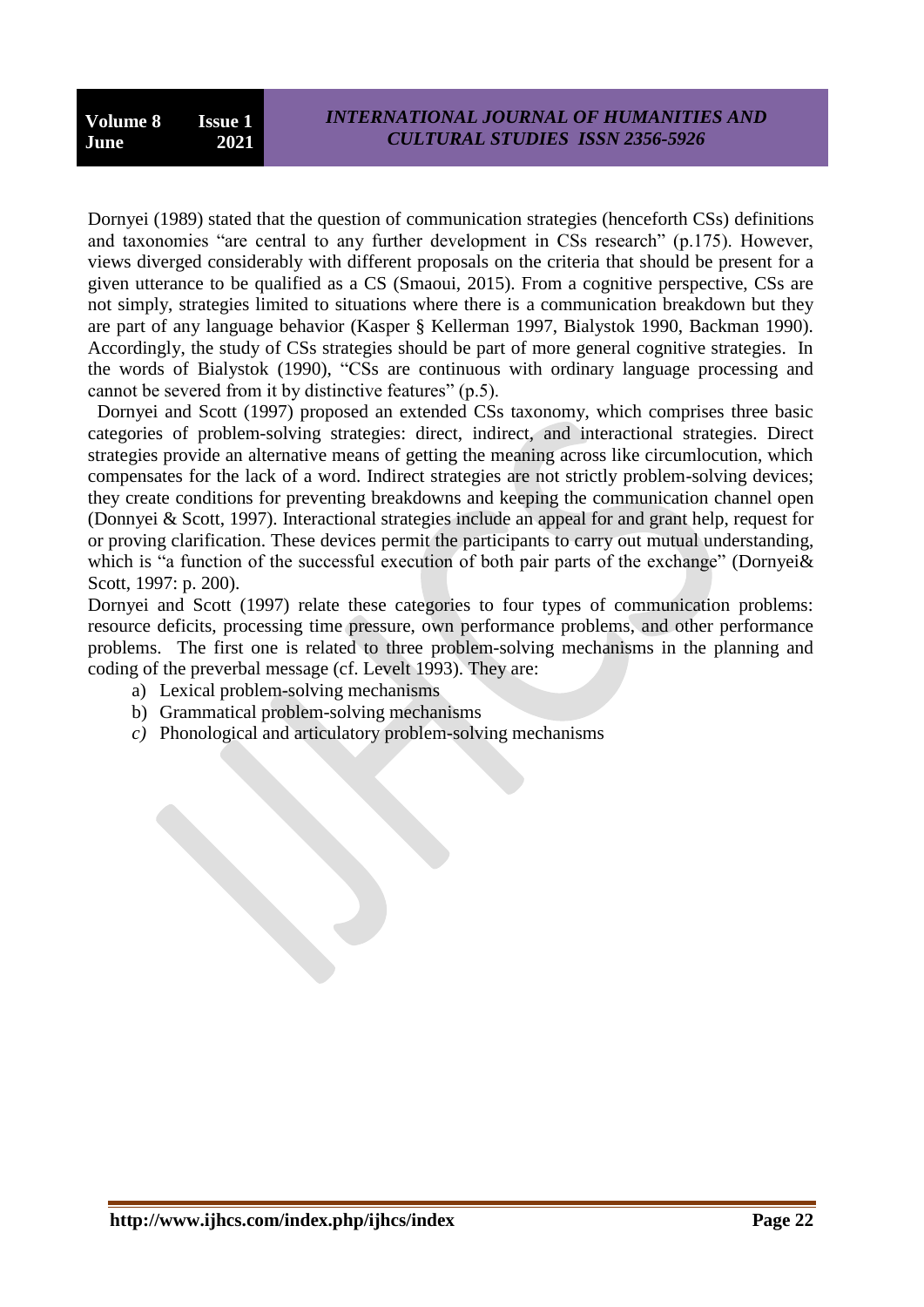*Table 1: Dornyei and Scott"s Taxonomy of Communication Strategies.*

| <b>Direct strategies</b>                                                                                                                                                                                                                                                                                                                                                                                                                                                                                                                                                                                                                                                                                                                                    | <b>Interactional strategies</b>                                                                                                                                                                                                                                                                                                                                                                                                                                                                                                                                             | <b>Indirect strategies</b>                                                                                                                                                                                                                                                   |
|-------------------------------------------------------------------------------------------------------------------------------------------------------------------------------------------------------------------------------------------------------------------------------------------------------------------------------------------------------------------------------------------------------------------------------------------------------------------------------------------------------------------------------------------------------------------------------------------------------------------------------------------------------------------------------------------------------------------------------------------------------------|-----------------------------------------------------------------------------------------------------------------------------------------------------------------------------------------------------------------------------------------------------------------------------------------------------------------------------------------------------------------------------------------------------------------------------------------------------------------------------------------------------------------------------------------------------------------------------|------------------------------------------------------------------------------------------------------------------------------------------------------------------------------------------------------------------------------------------------------------------------------|
| <b>Resource deficit-related strategies</b><br><b>Message abandonment</b><br><b>Message reduction (topic avoidance)</b><br><b>Message replacement</b><br>٠<br><b>Circumlocution</b><br><b>Approximation</b><br>Use of all-purpose words<br><b>Word coinage</b><br>÷<br><b>Restructuring</b><br><b>Literal translation (transfer)</b><br>Foreignizing<br>÷<br>Code switching (language switch)<br>Use of similar sounding words<br><b>Mumbling</b><br><b>Omission</b><br><b>Retrieval</b><br><b>Over-explicitness (waffling)</b><br>Mime(nonlinguistic/paralinguistic<br>÷<br>strategies)<br><b>B.</b> Own performance problem-related strategies<br>Self-repair<br><b>Self-rephrasing</b><br>C. Other-performance problem-related strategies<br>Other-repair | A. Resource deficit-related strategies<br>Direct appeal for help<br>Indirect appeal for help<br>¥<br><b>B.</b> Own-performance problem-related strategies<br>Comprehension check<br>Own-accuracy check<br>problem-related<br>$\mathcal{C}$ .<br>Other-performance<br>strategies<br>Asking for repetition<br>Asking for clarification<br>Asking for confirmation<br>Guessing<br>Expressing non-understanding<br>Interpretive summary<br>Response repeat<br>÷<br>Responserepair<br>¥<br>Response rephrase<br>Response expand<br>Response confirm<br>¥<br>Response reject<br>÷ | A. Processing time pressure-<br>related Strategies<br>Use of fillers<br>Self-repetition<br>Other-repetition<br><b>B.Own-performance</b><br>problem-related Strategies<br>Verbal strategies<br>C.Other-performance<br>problem-related strategies<br>Feigning<br>understanding |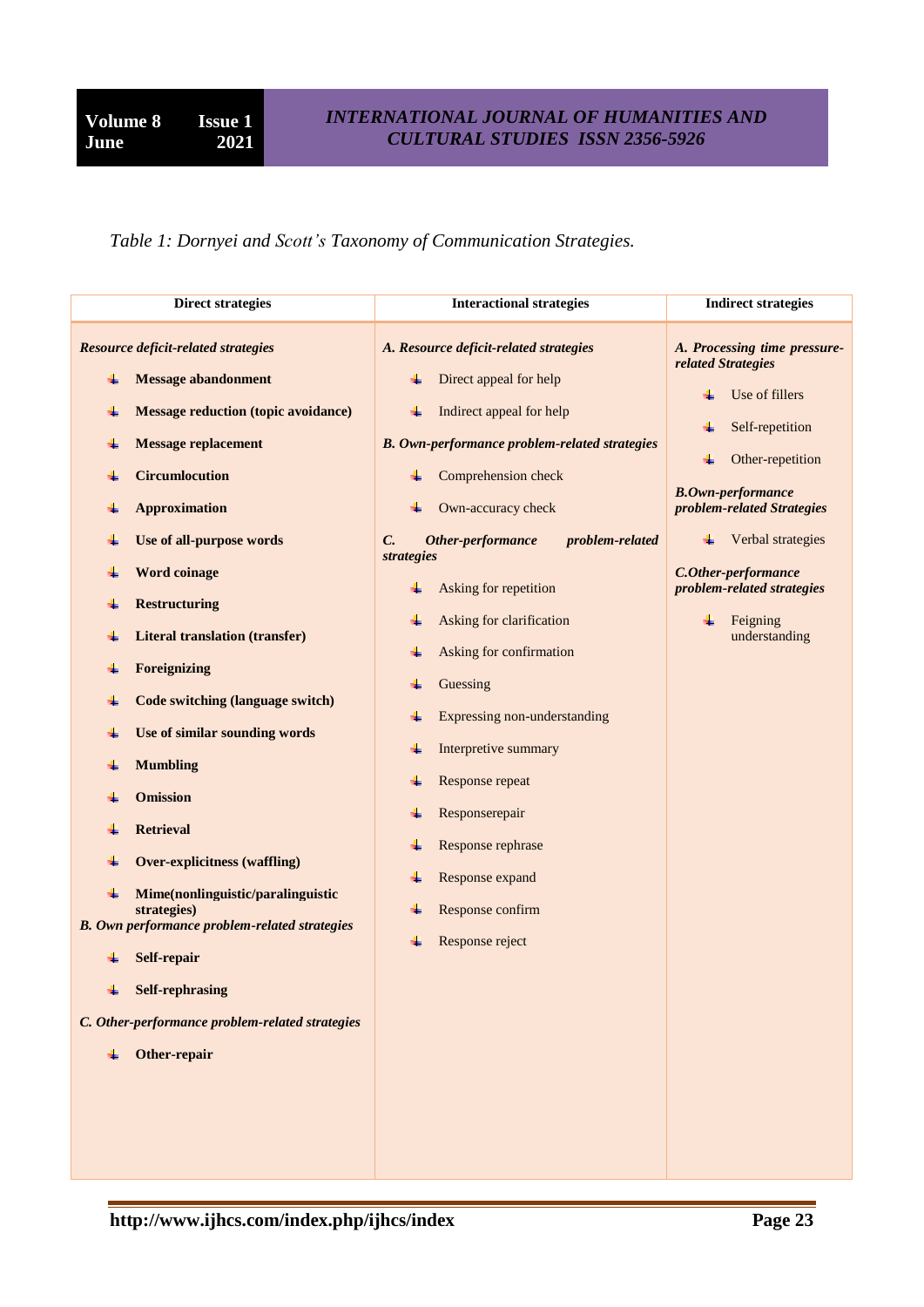#### **The New Big Five Model of Personality**

Recently, research in the personality field has been concerned with seeking accommodation between static trait-centered theories. They describe the structure of personality, in more dynamic models with a focus on situated processes, associated with personality in specific contexts (Dornyei and Ryan, 2015). It is claimed that certain individual characteristics tend to be stable over time and across situations while others are highly dependent on immediate situational demands (Corr, DeYoung, and MacNaughon (2013). Pervin and John (2001) content that "To a certain extent people are the same regardless of context and to a certain extent they also are different depending on the context" (220). Recent trends in personality psychology seek to integrate these two seemingly conflicting perspectives into a unifying framework. Mischel (2000) suggests "Dispositions and processing dynamics are two complementary facets of the same phenomena and the same unitary personality system" (p.56). From an educational perspective, the interest in stable traits extends as far as their interaction with specific learning context and the effect of those interactions on individual learners(Dornyei, 2015).

Similarly, Macadam (2006) maintains that it is possible to form an impression about a person from the observation of his appearance, speech, and actions, which he labelled as "the psychology of the stranger". However, based on such inferences, one could not claim to really, know that person. Accordingly, there is little benefit, especially, from an educational perspective, for models that describe individuals at "the stranger" level. Instead, personality psychology should offer insights into learners as rounded individuals. That is why MacAdams (2006) proposes a three-tiered personality framework, presented as follows:

- Dispositional traits represent stable and broad dimensions of individual differences such as extroversion, friendliness, depressiveness and neuroticism. Theories of personality such as the Big Five Model tried to capture the essence of this dimension.
- Characteristic adaptations refer to constructs that are highly contextualized in time, place and social role. They include motives, goals, plans, virtues, schemas, self-image, mental representations of significant others and many other aspects of human individuality (MacAdams, 2006).
- Integrative life narratives stand for highly personal organizational framework that helps people to make sense of their lives. MacAdams and Pals (2006) describe this novel personality dimension as "internalized and evolving life stories that reconstruct the past and imagine the future to provide a person"s life with identity, unity and meaning"  $(p.212)$ .

It is noteworthy that the theory does not reject the classic notion of personality traits and IDs variables. It suggests that individual differences occur at different levels of situatedness (MacAdams, 2006). In addition, the integrative narratives account for a level of the self whereby people organize and understand their experiences and memories in the form of autobiographical stories and thus narrate themselves into what they become (MacAdams ,2006). The quality of personal life stories seems to constitute a crucial aspect of why and how people differ from each other (MacAdams, 2006). MacAdams' theory of personality (2006) attempts to provide an integrative framework for understanding the person as a whole,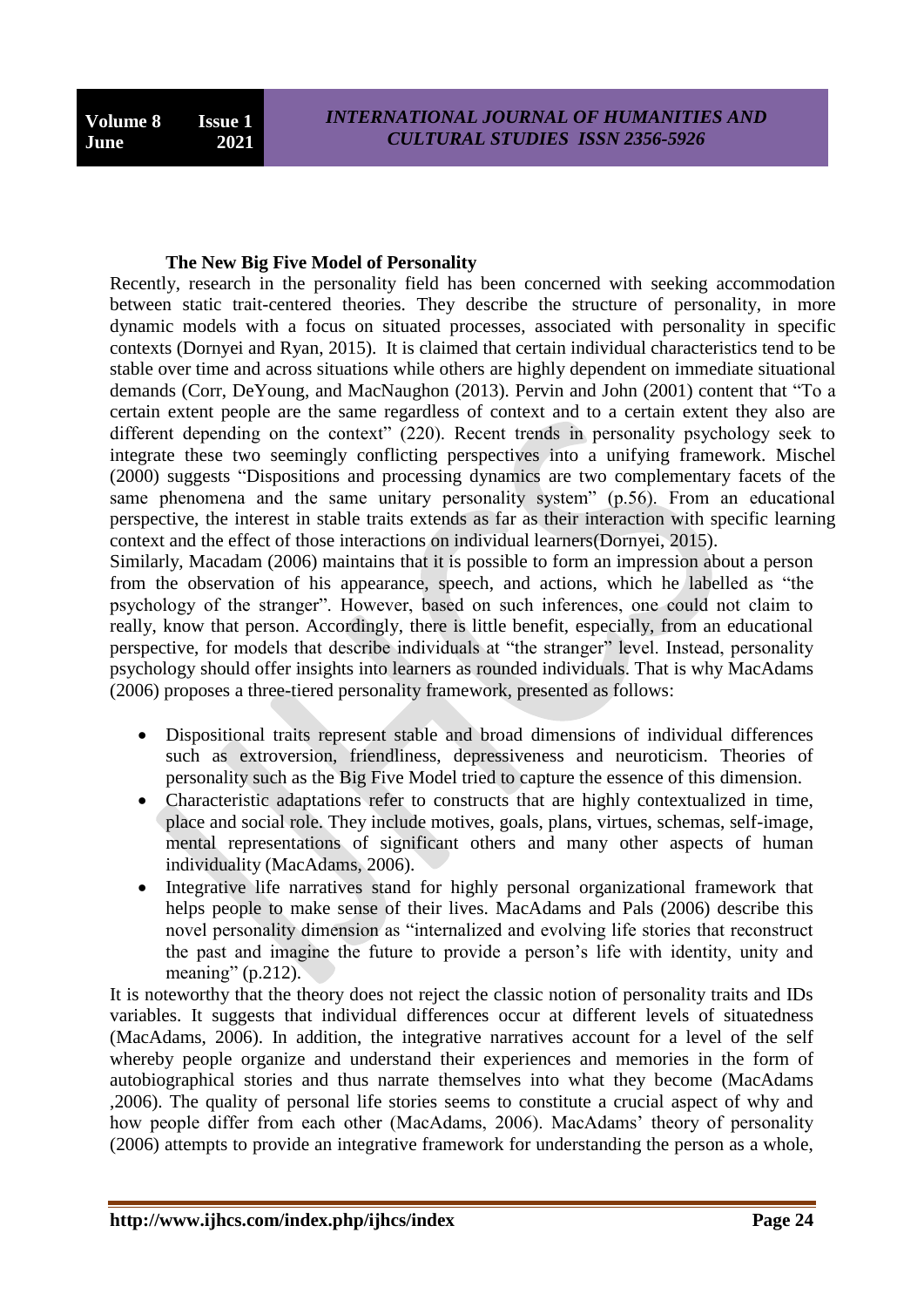thus, shifting the field away from the modular conceptualization of human personality to a more integrated account for personality (Dornyei and Ryan, 2015).

Eventually, the New Big Five model, proposed by MacAdams and Pal (2006), is an articulation of MacAdams theory of personality (2006). While the new model recognizes the importance of stable personality traits, it situates them within a sociocultural context and a dynamically interacting personality framework (Dornyei and Ryan, 2015). The model is more than a mere taxonomy of personality dimensions as it attempts to outline how personality emerges through interactions with the sociocultural context and in response to specific situational demands ( Dornyei and Ryan 2015).

Instead of a simplistic cause-effect relationship between personality and behavior, the New Big Five model offers a more dynamic interplay between the demands of a particular situation, personality dispositions, characteristic adaptation and life narratives underpinning all this, is the biological inheritance of individuals as well as the socio-cultural influence. This integrative theory, which attempts to explain the dynamic development of people in actual contexts, seems to answer several calls from several directions in the field of L2 studies.

#### **Methodology**

A Semi-structured interview was deployed to collect data for the present study. In Johnson terms: "semi-structured interviewing seeks deep information and understanding about an individual" lived experience, values and culture (Johnson, 2001, p. 165). The study sought to gather information about teachers" perceptions of the effect of the personality variable extroversion- introversion on CSs choice of students in classroom practices. A sample of thirty EFL teachers from different Tunisian establishments was interviewed.

The semi-structured interview allowed the participant teachers to talk openly, elaborate their responses, and provide more information about the issue under investigation. In the words of Kvale (1996), it comprises "a sequence of themes to be covered as well as suggested questions describe a semi-structured interview. Yet at the same time, there is openness to changes of sequences and forms of questions to follow up the answers given" (p. 124). The interview revealed differences and similarities in the informants" perception of the correlation between EFL oral proficiency and the effect of IDs mainly Ext- Int. The semi-structured interview is made of ten questions:

- 1. To what extent do you think that personality type can affect EFL learning process and outcome in Tunisian classrooms?
- 2. What are the prevailing personality types in your classroom?
- 3. Do you notice your students' IDs especially in terms of extroversion/ introversion?
- 4. How does either the trait extroversion/ introversion affect the students" oral performances?
- 5. Do you think that communication strategies can be affected by either extroversion or introversion?
- 6. What is extroverts" choices for CSs choice?
- 7. What is introverts' choice for particular CS choice?
- 8. Do you think that age variable can be affect the intersection between Ex-In and CSs choice?
- 9. To what extent does task variable influence the interface between Ex-In and CSs choice?
- 10. To what extent students' oral performances are affected by the traits Ex-In?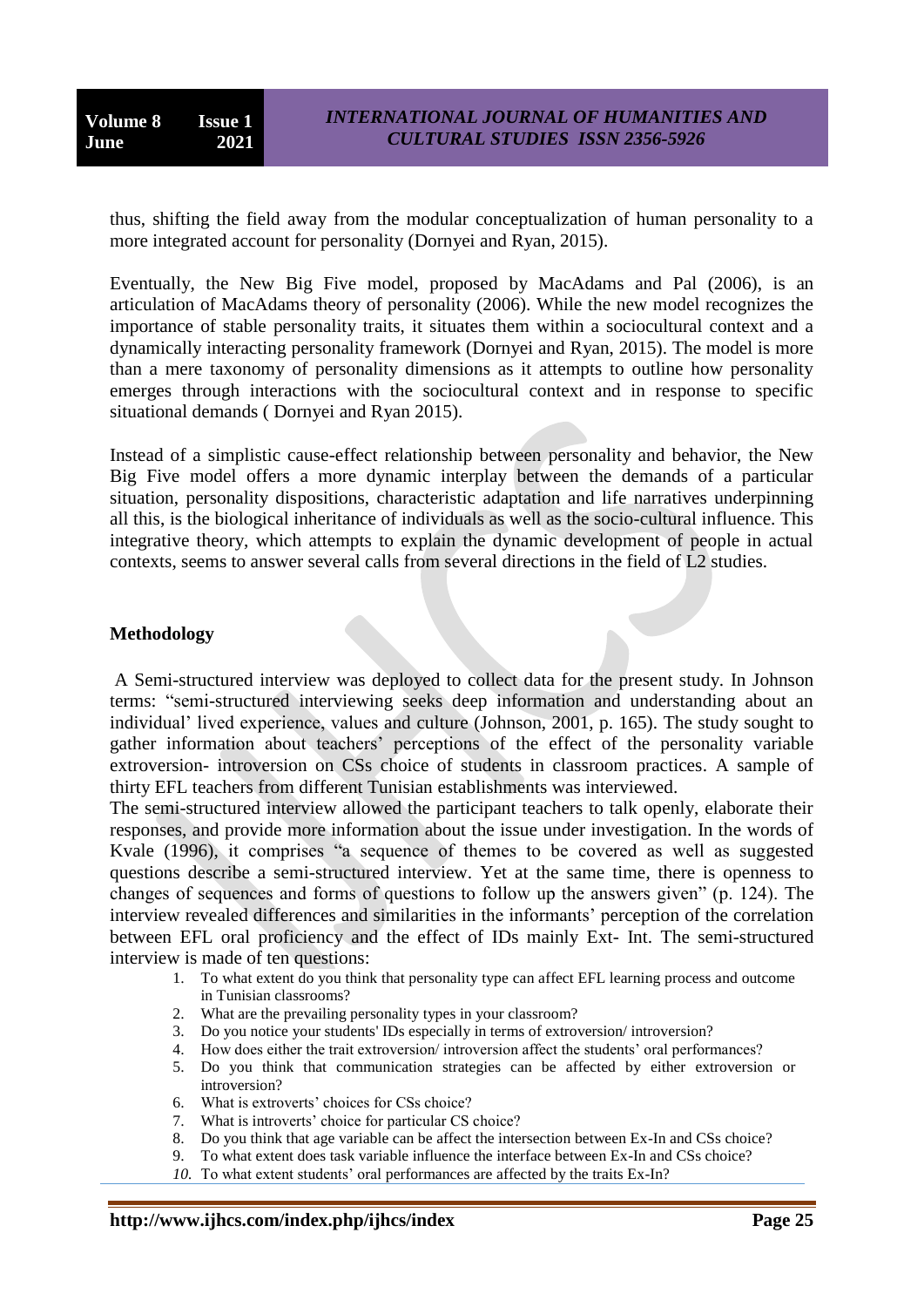The informants" responses highlight different orientations towards language teaching and pedagogy in general. To reach a deep understanding of how they perceive oral proficiency, the informant teachers were asked to reflect on their own teaching experience and oral proficiency development of their subjects. Almost, 100% of the informants agreed that speech and interaction are two separate parts of oral proficiency. They asserted that oral proficiency is difficult to pinpoint because it involves different aspects. To uncover what strategic devices each personality type is inclined to use in verbal classroom interaction, the informants were invited to examine Dornyei and Scott CSs taxonomy (1996).

## **Findings**

To answer the question of whether they pay attention to IDs Extroversion/ introversion, in particular, all informants maintained that generally, they encountered students with different personalities. Both types under investigation were almost present in all classes. Of them, 80% insisted that in the area whey work most often they found three to five of their subjects were willing to participate all the time to one another or their teachers in different tasks. They expressed their joy and amazement at how competent these students are when they engage in a class project.

*Q1:Some students can speak fluently. You know I often ask them to perform a task. I find myself smiling. They are amazing really.*

*Q2: definitely, either extroversion or introversion affects interaction effectiveness, extroverted subjects tend to dominate the interaction, they are willing to work cooperatively.*

*Q3:Introversion also can impact students" oral performance, generally, this personality type listen more and try to understand teachers' instructions or messages, they pay more attention to accuracy more than fluency. They are reluctant to work cooperatively.*

 Half of the informants described their extrovert subjects as able to respond to their interlocutor in no time. Nearly, 40% of them maintained that their extrovert subject show assertiveness through communication. About 80% of them agreed that extrovert subjects often dominate the interaction. They were able to engage in any task and manage communication breakdowns through the use of different communication strategies. They were also described as willing to help their partners out. Approximately 70% of the informant teachers think that extroverts' verbal interaction was most of the time effective despite the lack of accuracy. The figure below shows the discrepancy in the respondents" perceptions of the effect of the trait extroversion on the students' verbal interaction.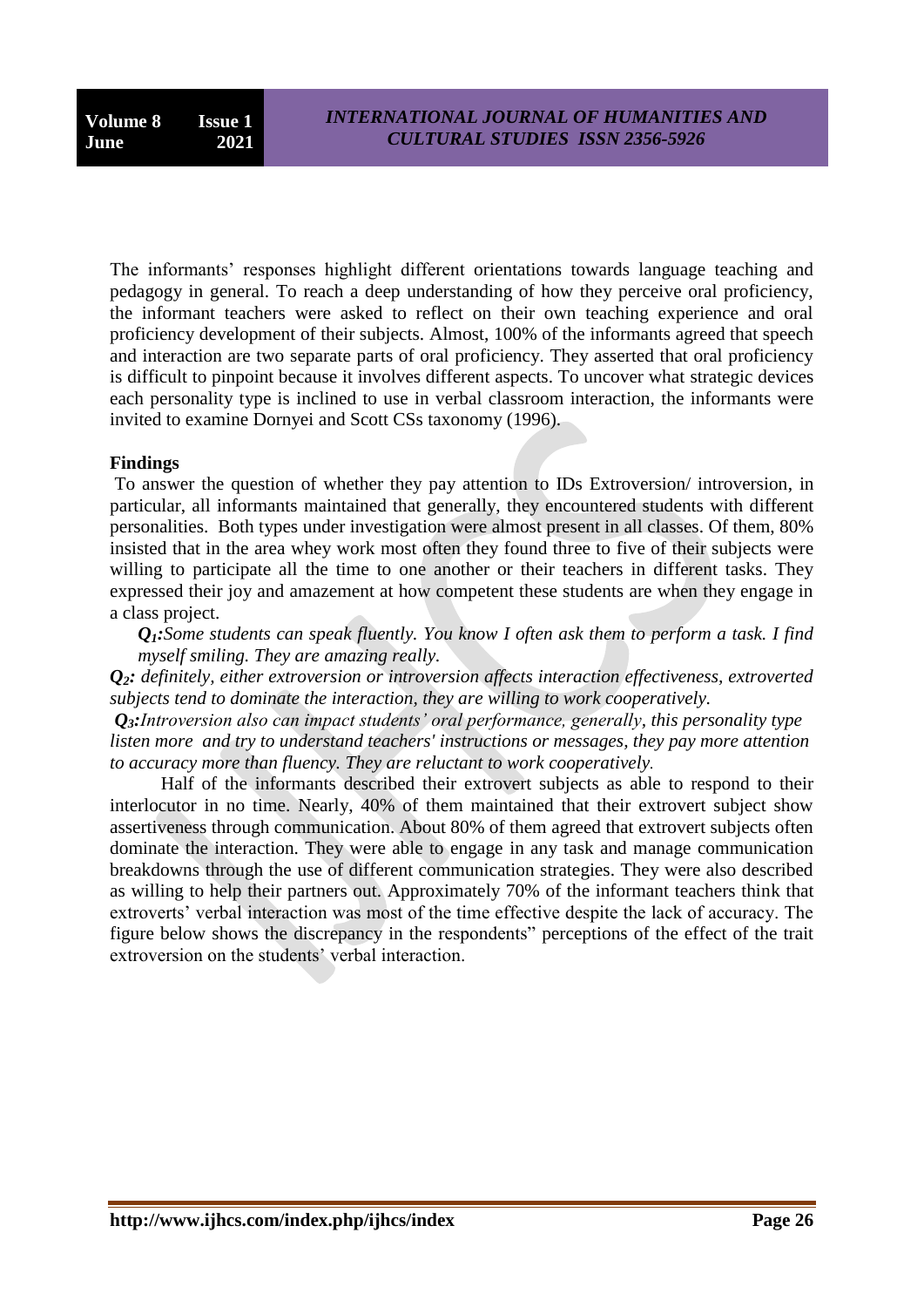

*Figure1: Teachers' perceptions of behavioral and cognitive differences between extroverted and introverted students.*

As far as introverted subjects are concerned, a third of the informants perceived them as unwilling to engage in classroom interaction. They were described as not confident enough to speak English in classroom discussions, dialogues, or presentations. Nearly, 20% of the respondents argued that it is difficult to inspire introverted students to communicate in English. They found it difficult to prompt them to speak English in front of the class or even in smaller groups. Approximately, 80% of the informants maintained that the only opportunity for introvert students to demonstrate their proficiency is oral tests because they are too inhibited to engage in ordinary classroom interaction. Almost 90% of the respondents spend more time listening rather than interacting. In addition, they are reluctant to indulge in teamwork activities. About 10% of them described their introverted students as able to respond to their teachers' messages and build on their interlocutors' ideas.

*Q4:well they are often unwilling to communicate in front of the class. Personally, I found it really hard to make them speak or express their ideas.*

*Q5:I have many introverted students in my classes, and find them willing to respond to the teachers instructions. They listen more and pay attention to the correctness of their utterances.*

*Q2:I think that the trait introversion affects the students" verbal interaction. They are inhibited to take part in classroom verbal interaction.*

Generally, there is a discrepancy in the respondents' perceptions. The following figure reveals the informants' responses to the effect of introversion on the students' verbal interaction.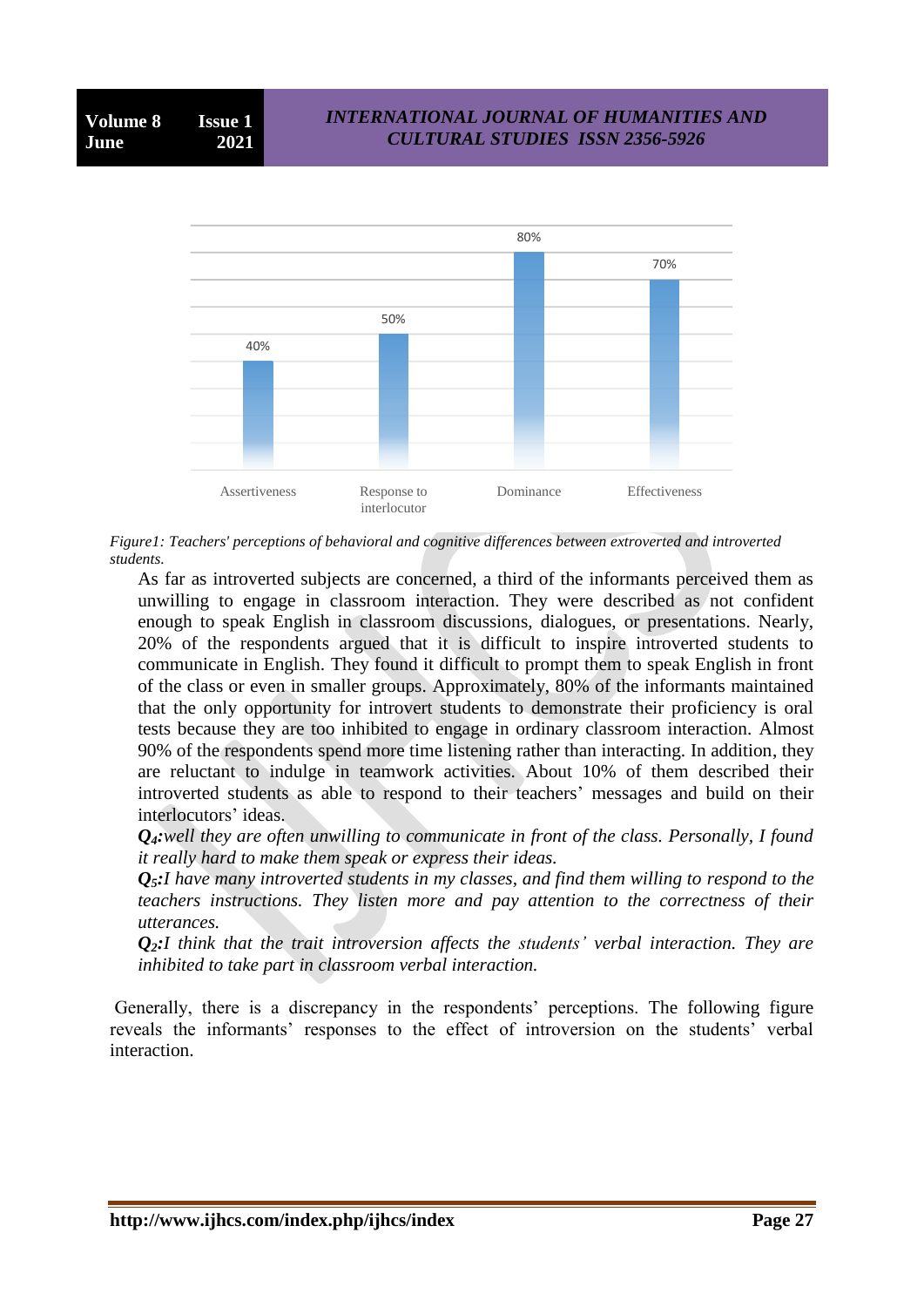

#### *Figure2: Teachers perceptions of the impact of Ex-In on verbal classroom interaction*

 Although, the notion of interaction was emphasized as a criterion of oral proficiency by all the informant teachers, the concept "communication strategies were found to be rarely used by them. Nonetheless, the researcher found them familiar with set of techniques (verbal or non-verbal) that the speaker resorts to whenever he/ she encounters a communication breakdown to keep the conversation channel open between the interlocutors. About 80% of the informants express their concern to engage their subjects in classroom interaction. They often tried to create authentic situations for the exchange and negotiation of meaning. Nearly, 30% of the informants were aware of the CSs preferences for either extroverted or introverted subjects. They mentioned language switch and cooperative strategies as the most dominant CSs in Extroverted oral verbal interaction while stalling and own self-rephrasing and selfcorrection as the CSs that best characterized the introverted speech.

 Concerning L2 Based-resource deficit strategies, which include topic avoidance, reduction and use of all-purpose words. Nearly, 45% of the informant teachers maintained that this set of strategies is mostly associated with introverted subjects. The latter was thought to be reluctant to engage in-class discussion and storytelling. One of the informants said:

*Q7:I have introverted students in my class. I found it difficult to make them relate a personal experience. They are inhibited to speak in front of all the class. Sometimes I insisted, they simply say "yes", "No" "sometimes" "all"*

Nonetheless, 15% of the respondents rejected the assumption that the trait extroversion/ introversion could be a decisive factor in the students' CSs preferences. They argued both personality types resort to L2-based resource strategies when they did not understand the topic or find the appropriate lexical items to express their ideas.

*Q8: No, I do not think any relation between the traits of extroversion/ introversion and the students" CSs choice in classroom verbal interaction. All depends on their understanding of the task and their readiness to engage in classroom interaction.*

Still 40% of the participants maintained that both the personality construct extroversion/ introversion and the nature of the task could influence the students" CSs choice in classroom verbal interaction.

*Q7: I see that many factors intervene during classroom verbal interaction; the personality trait, as well as task type, can influence the students' CSs choice of L2-based- resource deficit strategies.*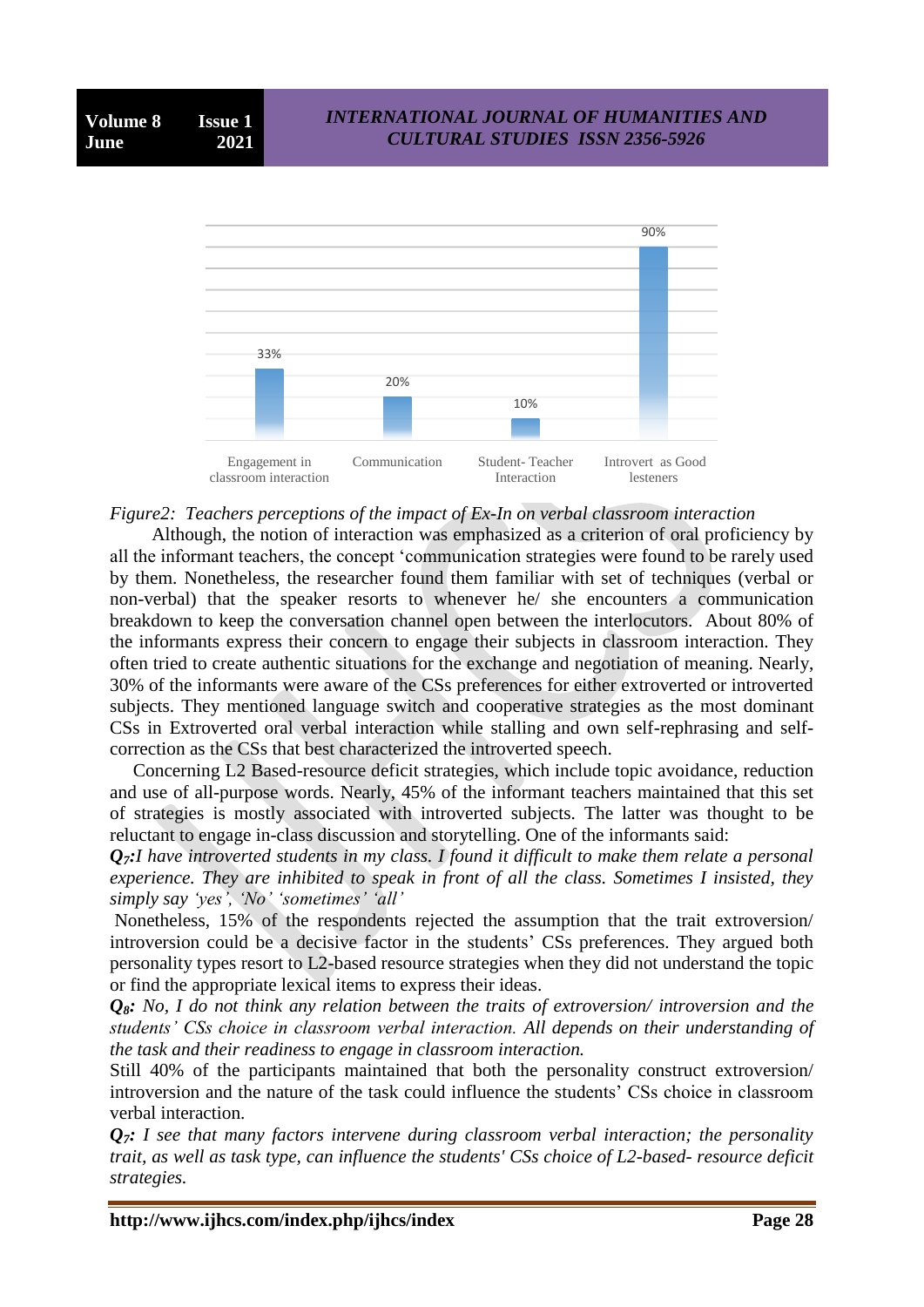Concerning L1-based resource deficit strategies, which consists of literal translation, code switch and foreignizing, the participants were found to be familiar with these strategies. Again, teachers" perceptions diverged. Almost, 75% agree that both extroverted and introverted subjects employ L1- based resource deficit strategy mostly code switch and literal translation in classroom verbal interaction to manage conversation or overcome any communication breakdown. One of them mentioned the following:

*Q8: I think that this set of strategies appeals to both extroverted and introverted students. Both types often resort to code switch and or transliteration to manage classroom interaction.*

 Approximately, 25% of the participants insisted that extroverted students frequently resort to code-switching or foreignizing to overcome communication breakdown. They found L1-based resource strategies more typical to extroversion than introversion.

*Q7: I notice that extroverted students frequently resort to code switch, literal translation or foreignizing whenever they face problems. I remember one of my extroverted students said "I termined madam"* 

Own- performance-related strategies, comprises self-correction, self-rephrasing, and paralinguistic strategies such as mime and gesture. At this level, the informants slightly differ. Of them, 70% admitted that both types employ this set of strategies in order to compensate for lack of linguistic resources.

*Q9: Definitely, all students, though they have different personality types, they often employ own performance-related strategies such ad self-correction, mime, and gesture to express their ideas.*

However, 25% of the informants argued that their introverted subjects mostly use this set of strategies. They are more concerned with accuracy than fluency which is why they spend much time in self-correction and self-rephrasing.

Still 5% of the respondents held the view that extroverted students resort to paralinguistic strategies often more than their extrovert counterparts.

*Q10:Both extroverted and introverted subjects resort to own performance-related strategies. While Extroverts tend toward mime and gesture in are more for self-correction and self-rephrasing. In addition, asking for clarification*.

Similarly, the informants' perceptions diverge considerably as far as the Cooperative strategies that comprise appeal for help, comprehension check and seeking. About 45% argued that both extroverts and introverts employ cooperative strategies, especially in-class discussion and storytelling in order to avoid misapprehension.

*Q9:Well, all my students resort to cooperative strategies to handle most of the problems they face during their interaction*

*Q10:During classroom interaction all, the participants, regardless to personality traits, are likely to use cooperative strategies such as appeal for help, asking for clarification and comprehension checks.*

However, approximately, 40% of the participants maintained that this set of strategies appeals mostly to extroverted students. Their tendency to manage and dominate classroom interaction made them face constant problems, which cause a communication breakdown. They often resort to these cooperative strategies to keep the communication channel open.

*Q9: Extroverted students often use comprehension checks and appeal for help because they tend to manage any classroom interaction.*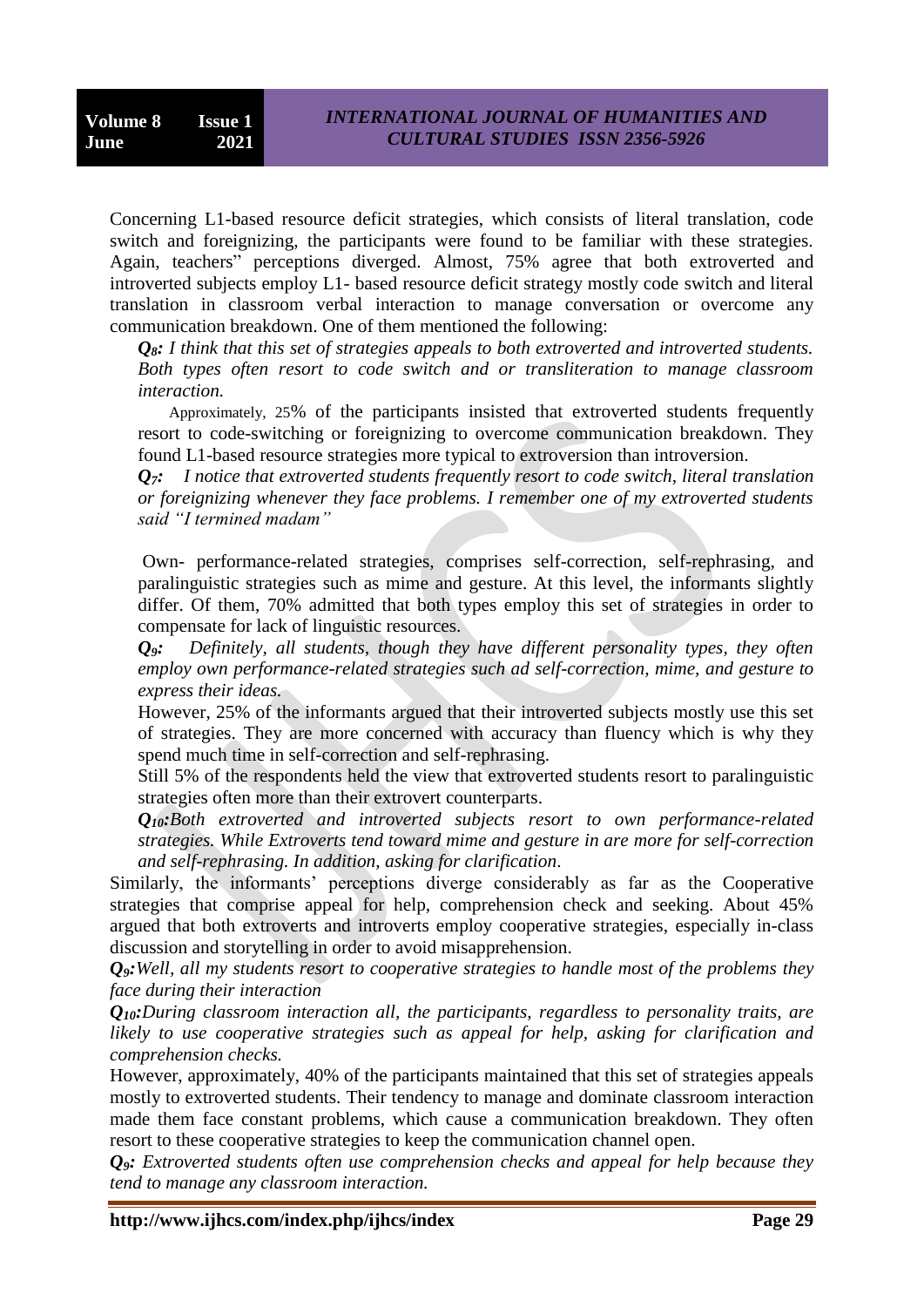Still 15% deny any correlation between extroversion/ introversion and the use of cooperative strategies. The following figure demonstrates the informants' attitudes about Extroverts and introverts use of cooperative strategies.

 Lastly, gaining time devices involves two strategies repetition and use of fillers both empty and vocalized. About 55% of the respondents argued that most of their students resort to stalling strategies during classroom verbal interaction regardless of their personality type.

*Q10: I do not think that the trait extroversion/ introversion has any effect on the verbal interaction of the students.* 

Nearly, 40% of the informants maintained that the construct extroversion/ introversion affects the students" choice of stalling strategies. It was claimed that introverted subjects tended more toward stalling strategies since they are concerned with accuracy more than extroverted subjects are.

*Q10: I often notice that introverted students tend to use repetition and fillers in their oral performances more the other students, maybe because they prefer to think, to retrieve ideas before producing.*

 Only 5% of the informants argued that extroverted subjects are more likely to employ stalling strategies because they are engaged more in classroom verbal interaction while their introverted students show a great inhibition. They were reluctant to be involved in classroom verbal activities.

*Q10:Honestly, I find extroverted students more engaged in all classroom verbal activities. They employ stalling strategies more than others do.*



*Figure 3:teachers perceptions of the effect of Ex/ In on students CSs preferences.*

#### **Discussion**

The present study reveals that Teachers' views diverge considerably concerning the effect of the personality construct extroversion- introversion. Some teachers perceive a significant relationship between the two variables while others hardly find any correlation between extroversion/ introversion and CSs preferences in classroom verbal interaction. It is worth mentioning that early studies of CSs were primarily concerned with matters such as definitions, classifications, and identification (Kasper and Kellerman, 1997). Recently, most of the relevant literature attempts to integrate CSs research into pedagogy. Some of the respondents" perceptions in the present research are in line with Faerch and Kasper, 1989 and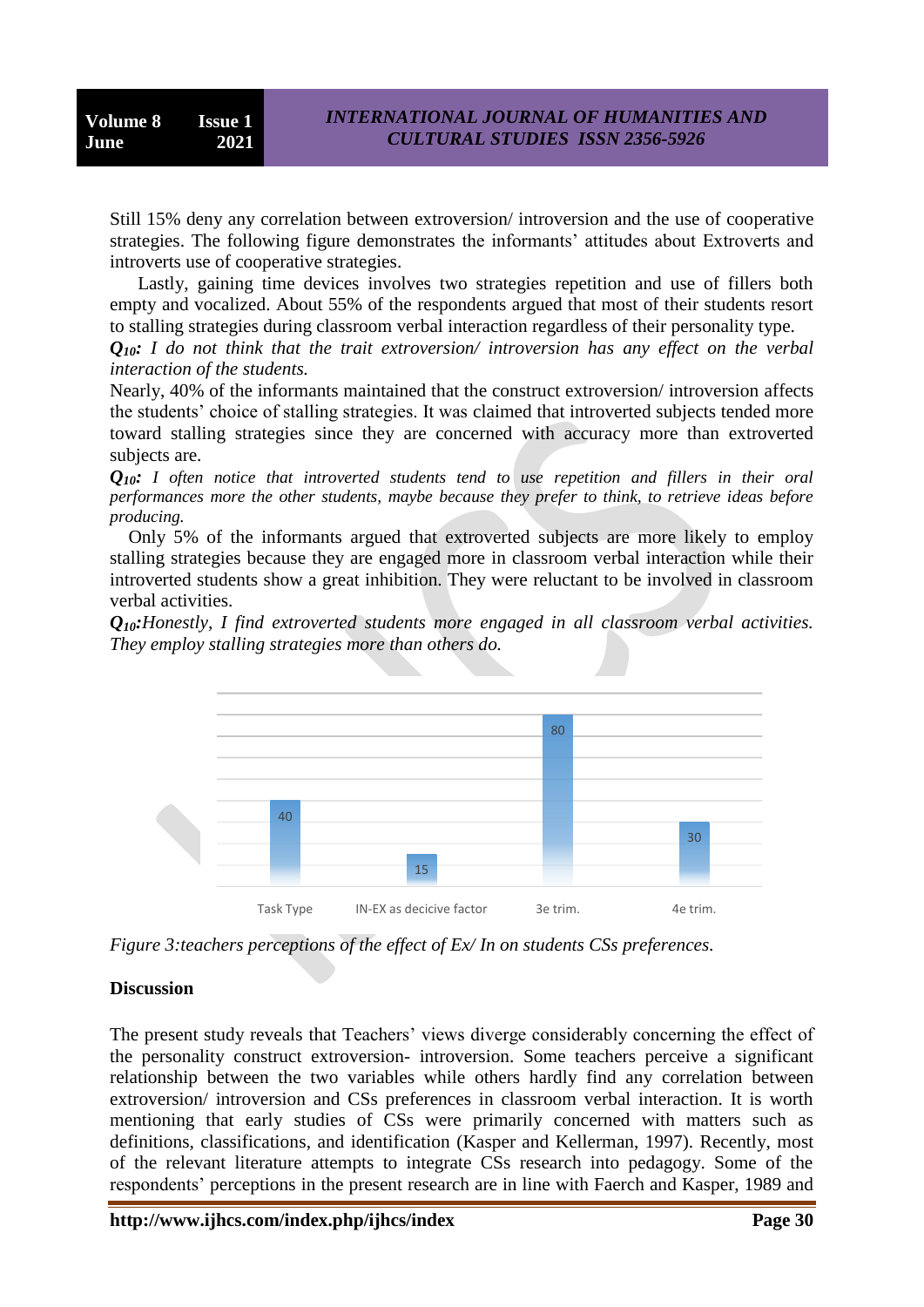Faucett, 2001 who maintain that the only CSs that helpful for learners are those that motivate learners to motivate to produce language not avoiding it. Therefore, the recommended strategies to teach are achievement strategies.

 In other terms, the respondents maintain that EFL learners mostly resort to two types of communication strategies. They tend to overcome communication breakdowns through either avoidance or achievement behavior. The first type occurs when the learner avoids the problem. For instance, he avoids saying long utterances and employs words, which are easy to pronounce for example the word "funny" instead of "hilarious" or "bad" instead of "mischievous". The second type takes place when the learner attempts to solve the problem by seeking another plan.

The learner may talk around or describe the word he does not know to send their message through. The interviewed teachers agree that most extrovert learners fall under the category of achievement behavior while introvert subjects are more likely to show avoidance behavior. According to Faerch and Kasper (1983), reduction strategies, which are governed by "avoidance behavior", and achievement strategies, which are governed by "achievement behavior", are classified as the two major strategies employed by L2 learners. On the one hand, introverted learners communicate using a reduced system to avoid producing incorrect utterances. On the other hand, extroverted learners try to overcome communication breakdown by expanding the communicative resources available to them.

 Some of the participants mention that learners experience frustration when they cannot send their message at the same time they feel obliged to keep the channel of communication open. They just up since they find it too frustrating to continue the conversation. They stated that throughout their teaching experience, they encounter students who feel disappointed when they realized that they are unable to communicate effectively. The participant teachers highlight the importance of interaction between the interlocutors. They maintain that it is important to encourage negotiating meaning when the students are unable to give the meaning across. They can employ a variety of questions, clarification strategies, and comprehension checks.

It has been maintained that these techniques can make students effective communicators even if they do not have a complete range of vocabulary to express themselves. This interactional perspective is reflected in Tarone"s (1983) definition. Another issue raised by the interviewed teachers is context interaction. In response to the question of what your student always do when they face communication breakdown, one of the interviewed teachers highlights the importance of context. In other words, it depends on the context of interaction. If students were engaged in group work activities they would ask each other about the meaning. If the students work individually, they interact with the teacher. One of the participants mentions that he frequently asks his students to work in groups when one group looks at the words and tries to explain their meanings. This can help develop the students" communication strategies as they learn different ways to describe the word they do not know. The participants insist on encouraging their students to repeat themselves or ask for clarification when they face some gaps in their linguistic range because they need to maintain the conversation with other students.

 Some respondents mention that they often encourage their students to communicate a certain meaning albeit grammatically incorrect. In other terms, emphasis should be put on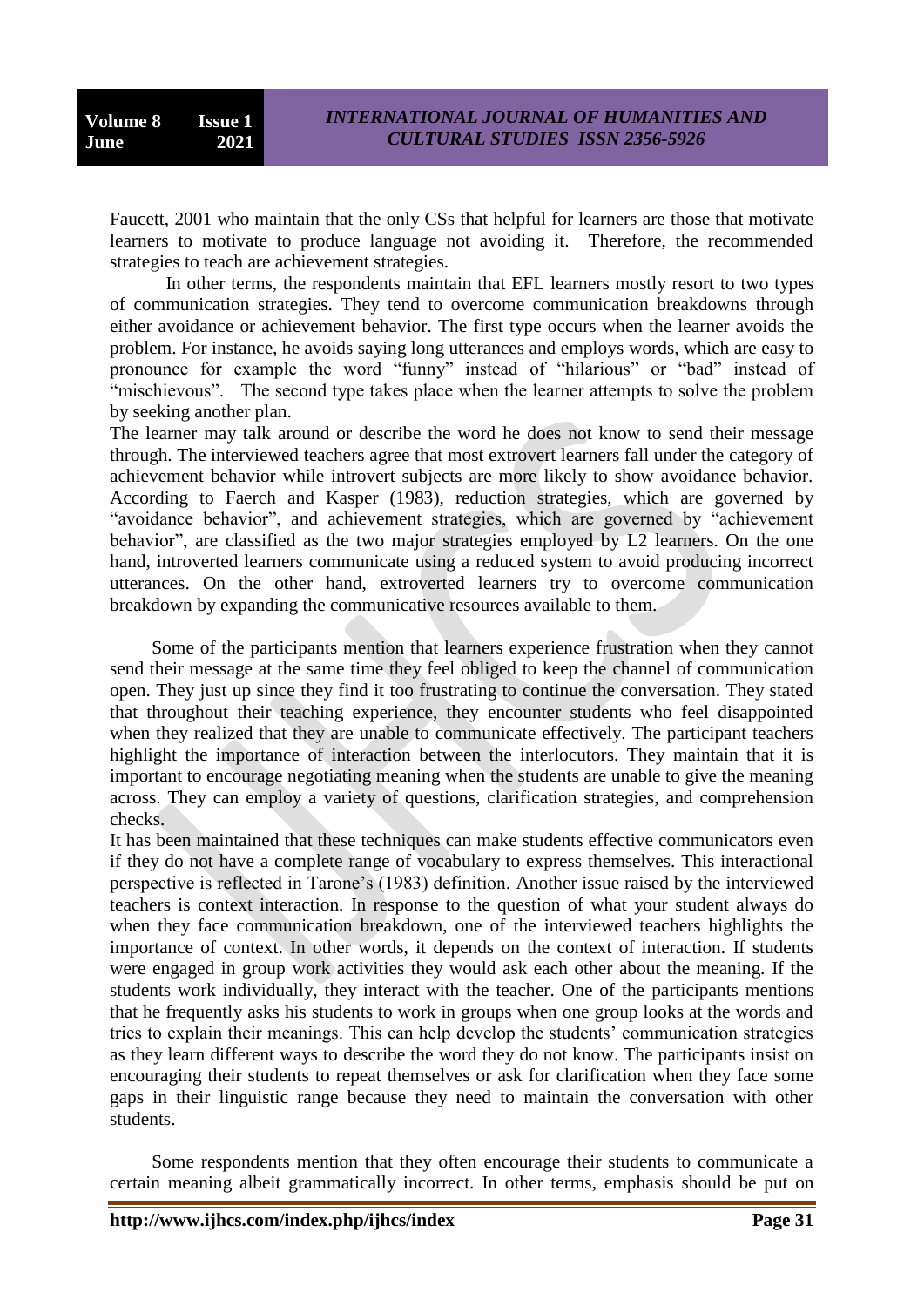communicating the meaning rather than on the grammatical accuracy. A similar view by Lee's (2005) highlights that students' ability to communicate the meaning is an indicator that they are experiencing with a new language as they are showing they thinking and processing the language. Lee (2005) also states, "excessive attention to errors may prove frustrating for students and exhausting for teachers. When teachers treat errors comprehensively, the onus for error correction is inevitably on themselves, which makes students reliant on their teachers (p.2). One of the participant teachers reported an important point if the teacher focuses on accuracy, students especially those with introverted personalities can easily be inhibited and lose their self-confidence to learn a new language. It is demoralizing to tell someone that he is wrong all the time.

Transfer of the first language strategies is another point highlighted by the respondents. They state that L1- based resource deficit strategies are adopted unconsciously. In other terms, learners are not aware of the strategies they use in their first language to handle communication breakdown. In the same context, Ellis (1997) maintains that a learner"s first language may influence L2 learning. Ellis (1997) distinguishes between two types of transfer. The first one is positive transfer, which is described also as successful and appropriate when it helps in learning an L2. The second one is negative transfer, which occurs when some errors result because of the inappropriate transfer between the two languages. To wrap up, learning a second language is different from L1 acquisition. Things that students did when learning their first language will not automatically be transferrable to the process of L2 learning. Since learning an L2 is similar to the learning of any other skill, one should be conscious about what he is doing, teachers, have to be aware of IDs differences, in particular, extroversion and introversion to design suitable communicative tasks.

 Another point highlighted by the participants is communications strategies a contributing factor to learners' motivation. Throughout my reading of the relevant literature and the interpretation of the participants' voices, it has been stated that there is a relationship between CSs use and motivation. In Dornyei and Ushioda (2011), motivation refers to "what moves a person to make a certain choice, to engage in actions, to expand the effort and persist in action. Therefore, it is interesting to insert the idea that learners' motivation is a crucial aspect in CSs use and a significant milestone in learning an L2. In this respect, Dornyei (1998) states, "motivation provides the primary impetus to initiate learning an L2 and later the driving force to sustain the long and often tedious learning process" (p.117).

 The participants agreed that students often show high interest and are willing to communicate and sent their messages across when they are motivated. One of the respondents stated that the only thing that L2 teachers need is a student who has the desire to learn. When students feel comfortable and enthusiastic they can find alternative ways to deliver their ideas. Hence, one of the great challenges for any EFL teacher is how to make students active participants in regular classroom activities. In they lack motivation, students feel bored and reluctant to involve themselves in classroom activities, which negatively affects their language development. Nikitina (2010) supports the relationship between CSs and motivation. He conducted a study to explore the link between CSs use and the development of L2 proficiency. It has been highlighted that those learners who were trained to use communication strategies develop their communication to interact in the English language. In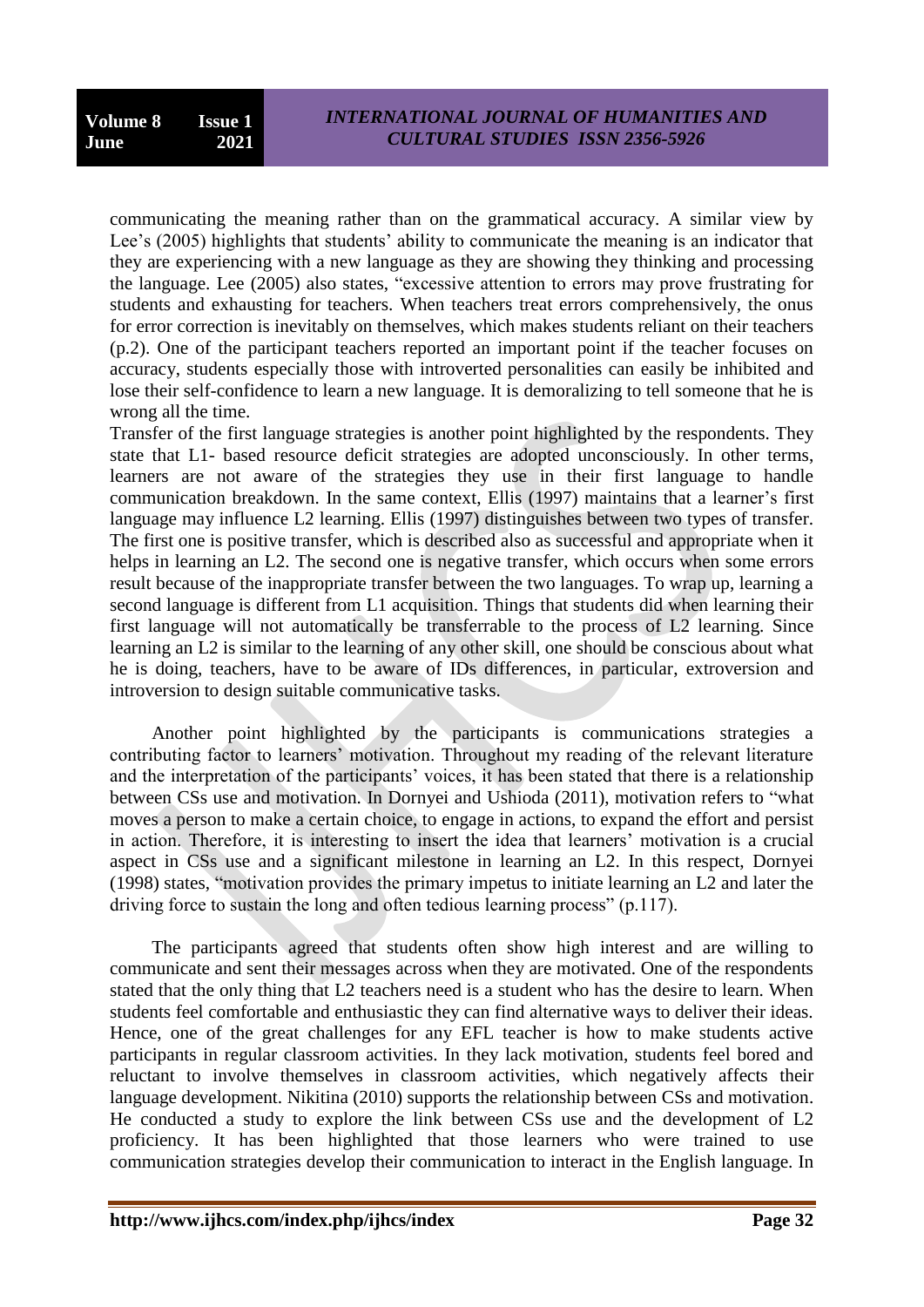**Volume 8 Issue 1 June 2021**

the same vein, Rabab"ah (2005) mentions that "motivation plays an important role in improving and developing learners' communicative abilities.

Learners' willingness to communicate is an important issue, stressed by the participants. It is defined as "the readiness to speak in the L2 at a particular moment with a specific person and as such, it is the final psychological step to the initiation of L2 communication" Macintyre and Doucette, 2010, p. 162). While Yashima stresses the idea that willingness to communicate is a personality trait that seems to be stable among individuals and across time, Macintyre (2010) maintains that many learners have noticed that the learners" willingness to communicate varies considerably over time and across situations (p.541). Factors like group size, familiarity with interlocutors, and self-confidence are very influential on the learners' willingness to communicate.

To wrap up, Learners who attempt to find alternative techniques to overcome communicative breakdown feel more confident about themselves to use the target language. Dornyei and Thurrell (1994) highlight that the ability to compensate for linguistic gaps helps learners increase their communicative confidence. In addition, the use of communication strategies has a positive on learning because successful learning is easily stored in memory (Mariani, 2010). Teachers often encounter learners who differ in their learning styles and strategies. Learners with poor communicative strategies easily give up when they face communicative difficulties and they rely on their friends to help them express what they want to say. Learners who are not confident enough about their communicative abilities tend to use no strategies to compensate for the words they do not know in real-life conversation. They often tend to cut off the channel of communication before achieving their communicative goals. This is in line with Masakatsu (1998) who stresses that by "expressing this kind of situations several times, the students gradually lose interest in learning English and finally becomes disappointed" (p.32). Eventually, being unable to express thoughts may result in frustrated students who have the potential to feel alienated from the people around them.

## **Pedagogical implications**

Introverts and extroverts are mainly differentiated by one factor, the way they draw energy. While introverts draw energy from within and spend it through stimulation, extroverts draw energy from stimulation, which is an external engagement. The school provides an outlet for social interaction whereby overstimulation, which is likely to cause freezes in introverts' linear thinking. Hence, teachers must create an equitable environment for both extroverts, introverts, and opt for differentiated instruction in both content and assessment: how students are going to learn, how they will get access to the information, and what type of activities they perform. An EFL teacher should appreciate the way of extroverts and introverts perceive the world. In the words of Papadolous (1992), "introverts try to understand the world before experiencing it and extroverts need to experience the world before experiencing it".

Nonetheless, with idealized traits seen in extroversion preferred in today"s culture, some teachers tend to discriminate introversion qualities as unattractive and weak (MacDowell, 2012). Others may see them as pupils with problems and attempt to get them talkative and interactive. Introverts often think that there is something wrong with them and they should try to pass as extroverts (MacDowell"s, 2012). However, teachers' attempt, for example, to fix introverts by placing them in high interaction areas is likely to cause introverts to feel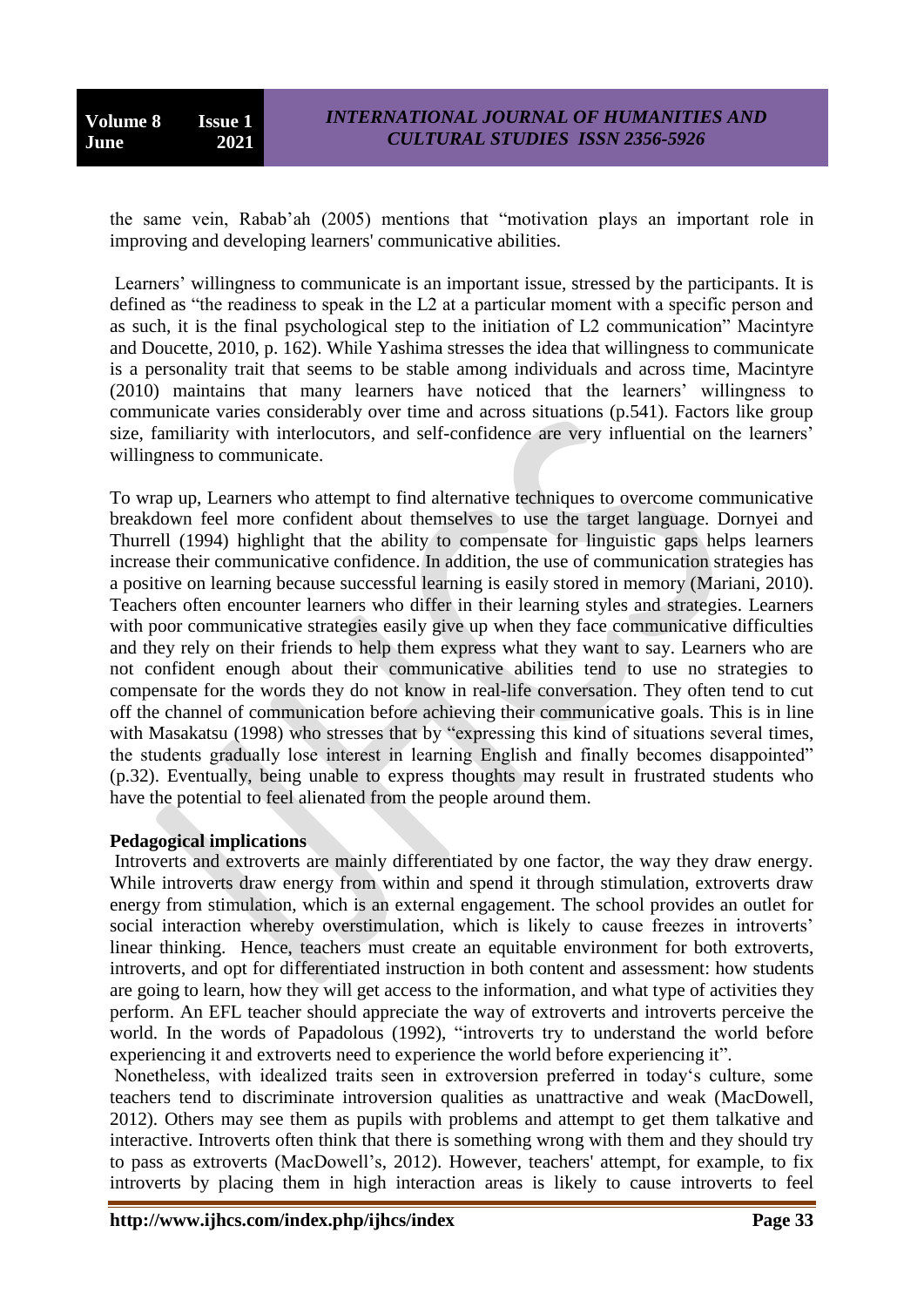threatened and having trouble concentrating (Cain, 2013). Thus, overstimulation of excess socializing in class and hands-on learning approaches may lead introverts to detach themselves mentally from their physical surroundings. This coping mechanism is likely to make introverted students perceived as aloof and disinterested. Teachers who tend to move quickly from one student to another often leave introverted students feeling overwhelmed and neglected.

For further inclusion of students with both extrovert and introvert traits in diverse classroom activities, the notion of participation should involve online and written participation as well as subtle skills such as being a good listener. This could address differentiation instruction in process, assessment, and environment. Therefore, students who have deeply reflective comments should be appreciated as well. They are as important as pupils who are always raising their hands. Yet, by being, labelled unsocial, introverted students sometimes risk their academic opportunities because they accept detrimental assertions of self-worth. Conversely, extroverted students are described as smarter and more appealing than introverted students because fast talkers with volume and velocity of speech are more likable than slow speakers, even though research reveals that there is no correlation between loquaciousness and good ideas (Swann and Renfrew, 2001).

Furthermore, the sample pointed out the difference between shyness and quiet to adjust learning and involve more on- discussions and more independent work on projects that each student is passionate about. Third, recognize that introversion should not be perceived as a defect that needs to be cured. Without the basic understanding that some children are naturally quiet and not socially defective, teachers run the risk of putting in an uncomfortable position. Therefore, shyness be should be reframed by depicting the child"s preference for quiet observation and contemplation. Yet, an EFL teacher often wonders how an EFL teacher can identify the boundaries between shyness and introversion. Extroverted students may also face anxiety and shyness as many introverted ones. Teachers have to be familiar enough with their students to decide which students are content sitting in the sidelines and which are simply too anxious to join. While introverts are more likely to stay watching contentedly from the sidelines then interact in a one-on-one setting, the socially anxious students may try to join the group but they may not be able to react well, they may even lose confidence and opt for the withdrawal.

To wrap up, one of the teachers' roles is to adjust learning to involve more one- on one discussions and more independent works on projects that each student is passionate about. This recommendation does not take away any merit from large class discussions and group work. Learning in-group is fundamental for teaching social development and teamwork. Nonetheless, group dynamics often present unavoidable impediments to creative thinking for introverts. Eventually, more autonomy and privacy are needed at school to help students build trust and self-confidence. Think-pair share techniques enhance students" participation. It is important to train students how to work cooperatively, but also it is essential to make them learn how to work on their own because that is where deep thought comes from.

To conclude, it is highly recommended to avoid dealing with introversion as an impediment that needed a remedy. An introverted learner may need help with social skills just as an extroverted student needs help in Maths or Arabic. So extra attention or training outside the classroom is recommended. Participating and working in teams might be helpful to discover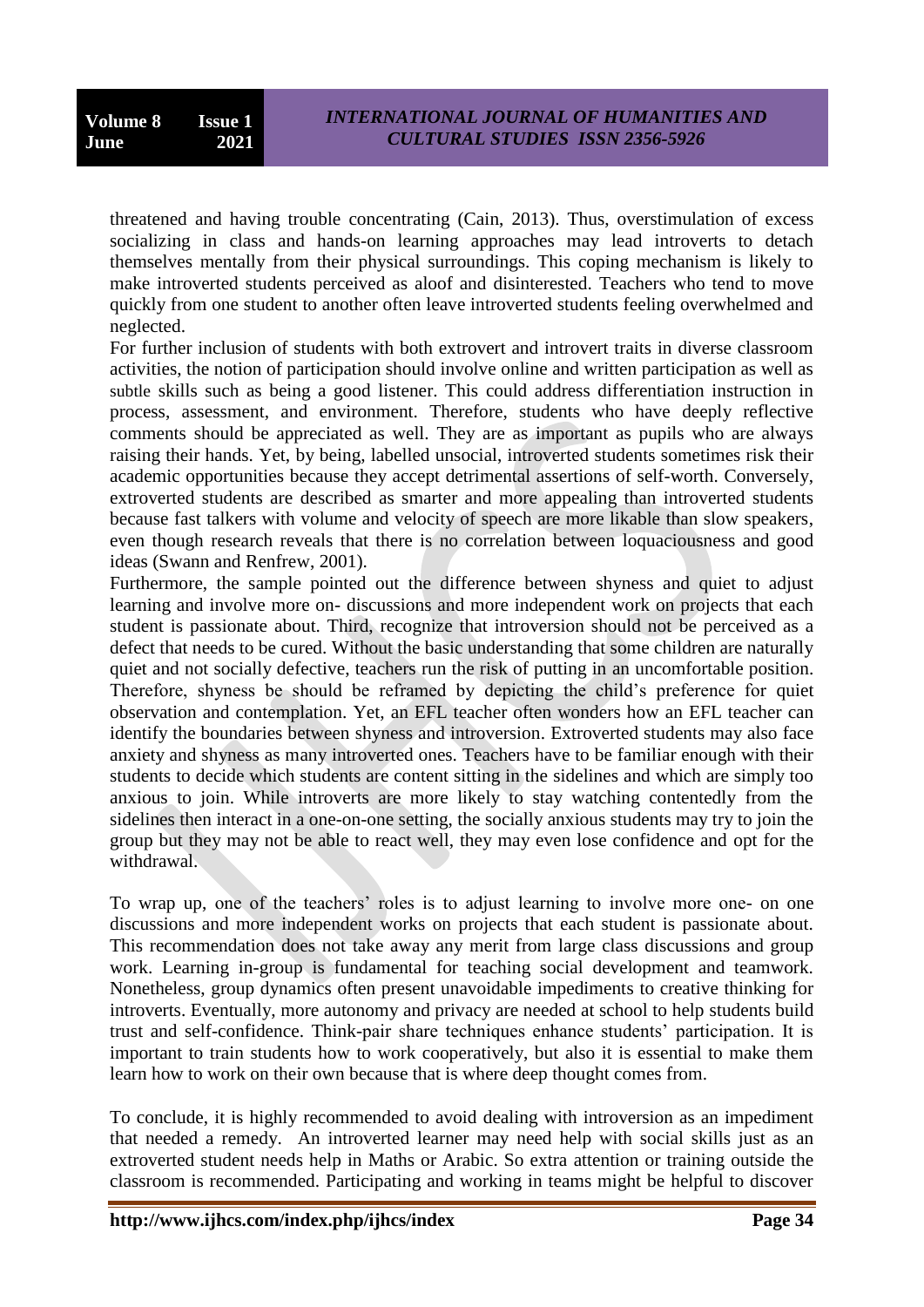students' passions and exploit it to develop these engaging skills. To further introverts' success more genuinely, it is important to allow them to be their authentic selves. Thus, accepting different personality traits is supposed to lead to the promotion and the advance of L<sub>2</sub> learning for both introverted and extroverted students.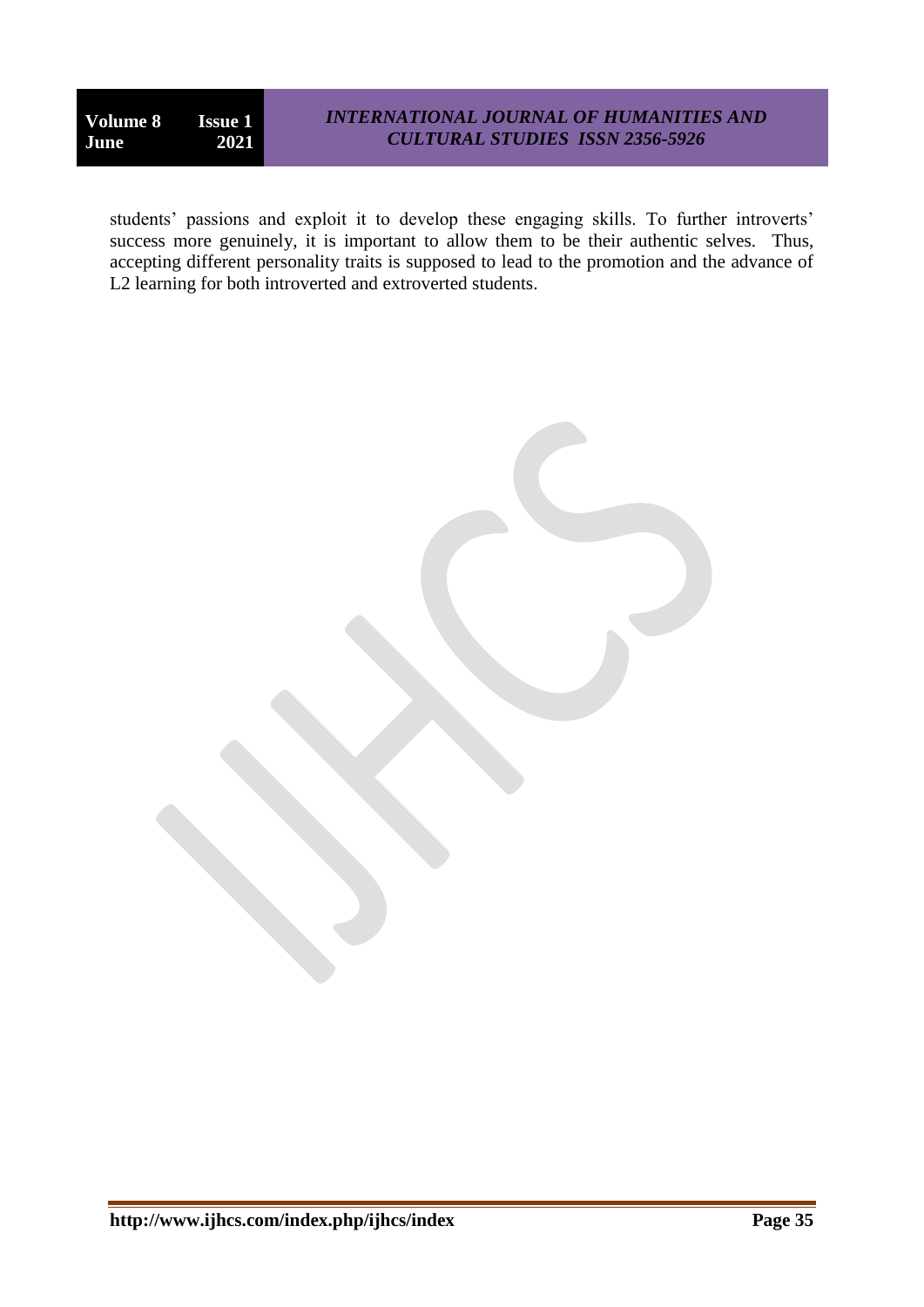#### **References**

Bachman, L., and Palmer, A. (1984). *Some comments on the terminology of language testing. In C. Rivera, Communicative competence approaches to language proficiency assessment research and application* (pp. 34-43). Clevedon: Multilingual Matters.

Berg, B., and Lune, H. (2012). Qualitative research methods for the social sciences. London: Pearson.

Bialystok, E. (1978). *A theoretical model of language learning. Language learning*, 28(1), 69- 83.

Bialystok, E. (1983). *Some factors in the selection and implementation of communication strategies.* In C. Faerch, and G. Kasper, Strategies in interlanguage communication (pp. 100- 118). Essex: Longman Group Limited.

Bialystok, E. (1990). Communication strategies: *A psychological analysis of second-language use.*Oxford: Basil Blackwell Ltd.

Cambridge IELTS 7. (2009). Cambridge: Cambridge University Press.

Canale, M. (1983). *From communicative competence to communicative language pedagogy*. In J. C. Richards, and R. W. Schmidt, Language and Communication (pp. 2-27). Essex: Longman Group Limited.

Celece-Murcia, M., Dörnyei, Z., and Thurrell, S. (1995). C*ommunicative competence: A pedagogical motivated model with content*. Issues in Applied Linguistics, 6(2), 5-35.

Chen, S. Q. (1990). *A study of communication strategies in interlanguage production by Chinese EFL learners*.

Chomsky, N. (2006). *Language and mind.* Cambridge: Cambridge University Press.

Corder, P. (1983). *Strategies of communication*. In C. Faerch, and G. Kasper, *Strategies in interlanguage communication*. (pp. 15-19). Essex: Longman Group Limited.

Crystal, David. *Dictionary of linguistics and phonetics*. Vol. 30. John Wiley & Sons, 2011.

Daoud, M. (1991). *Issues in Applied Linguistics 2*. In M. Daoud, Arabisation in Tunisia: The tug of war(pp. 7-29).

Daoud, M. (2001). The linguistic situation in Tunisia. Current Issues in Language Planning. English for Specific Purposes World, 2(1), 1-52.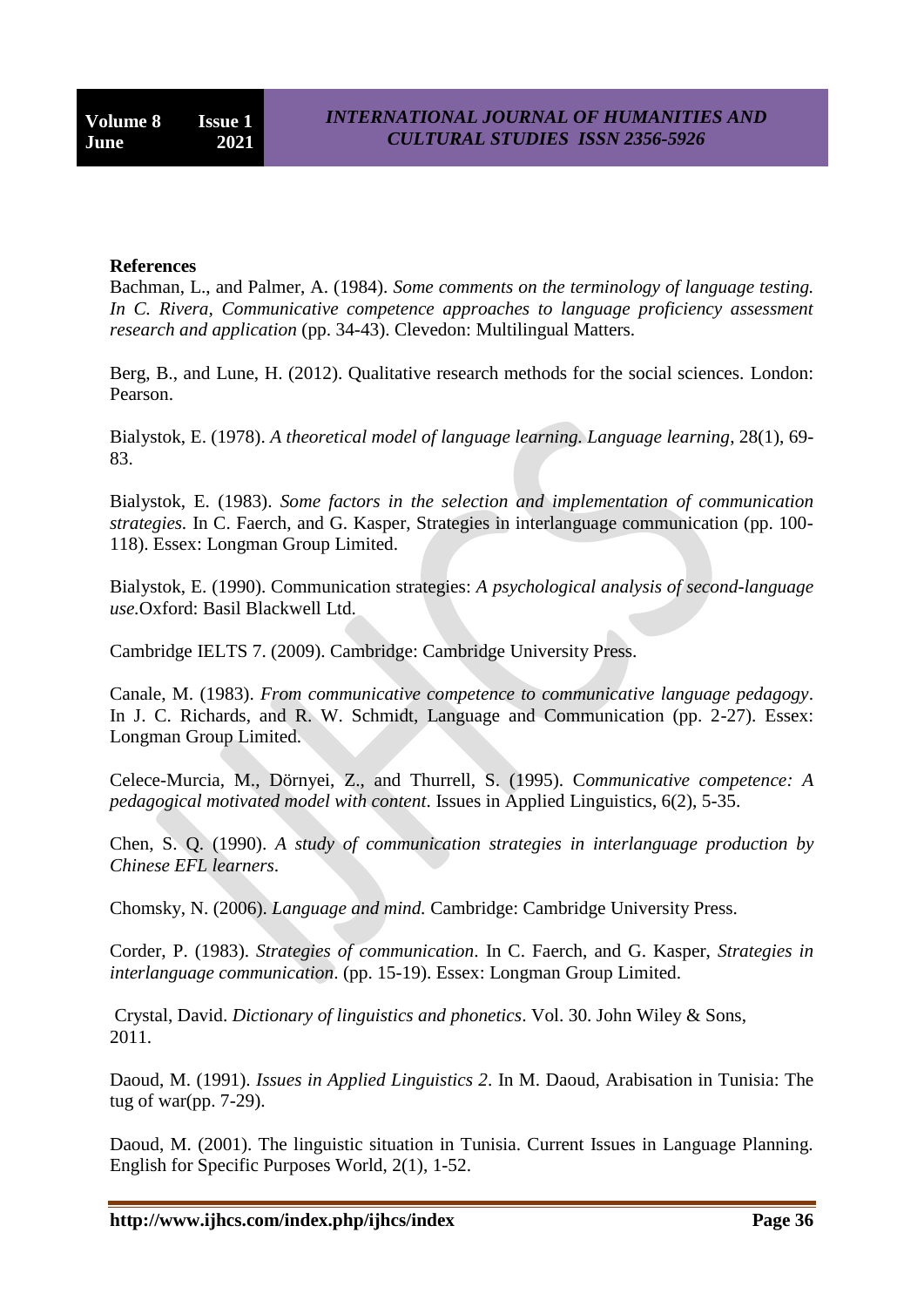.

Daoud, M. (2001). *The language situation in Tunisia*. Multilingual Matters. Retrieved June 20, 2010, from: http://www.multilingualmatters.net/clip/002/0001/clip0020001.pdf

Dewaele, J.-M § Furnham, A. (1999). *Extraversion: The Unloved Variable in Ap*plied *Linguistic Research*. Language Learning*,* 49, 509- 544. December 2002. Retrieved from [http://www.researchgate.net/publication/229697855.](http://www.researchgate.net/publication/229697855) DOI: 10.1111/0023-833.00028. pdf Dictionary, Marriam-Webster. *The Merriam-Webster Dictionary*. Merriam-Webster, Incorporated, 2006.

Dictionary, Merriam-Webster. *"An Encyclopaedia Britannica Company."* Available from http://www. Merriam-webster. Com/dictionary/pharmacogenomics (2013).*Usage Learning, 40,* 155–187.

Dornyei, Z. and Scott, M.L. (1997). Review article. Communication strategies in the second language: Definitions and taxonomies, *Language Learning*, 47,173-210

Dornyei, Z. and Thurrell, S. (1991). *«Strategic competence and how to teach it»*, in *ELT Journal*, 45, 1: 16-23.

Ehrman, M, & Oxford, R. (1989). Effects of Sex Differences, Career Choice, and Psychological Type on Adult Language Learning Strategies, *the Modern Language Journal*

Ellis, N., C. *(1994). Frequency effects in language processing. Studies in Second Language Acquisition,* 24(2), 297-339. Retrieved 15 November 2012 from http://www personal.umich.edu/~ncellis/Nick Ellis/Publications files/Ellis(2002b).pdf

*English language teaching in Tunisia*. (n.d.). (2008) Retrieved September 5, 2011, from[:http://cla.calpoly.edu/~jbattenb/world/tunisia.html.](http://cla.calpoly.edu/~jbattenb/world/tunisia.html)

Jefferson, G. 2004. "Glossary of transcript symbols with an introduction. In Lerner, G H. (ed.) *Conversation Analysis. Studies from the first generation.* Amsterdam/Philadelphia: John Benjamins, 12-31.

URL: [http://icar.univlyon2.fr/ecole\\_thematique/tranal\\_i/documents/Jefferson\\_Transcript.pdf](http://icar.univlyon2.fr/ecole_thematique/tranal_i/documents/Jefferson_Transcript.pdf) [Last Accessed 17.4.2014].

MacAdams, D.P (2001). *The person: An integrated introduction to personality psychology (3rdedition*). Hartcourt Brace. [www.amazon.com/the](http://www.amazon.com/the) person-integrated-introductionpersonality/dp/0155080660

Selinker, L. 1972. "Interlanguage". In *IRAL* vol: 10iss: 1-4, 201-31.Saville- Troike, M. (2006). *Introducing second language acquisition.* Cambridge University Press: Cambridge

Smaoui, S (2015). Strategies of Interlanguage Communication: The Story So Far, Faculty of Letters § humanities § Laboratory on Approaches to discourse (LAD). Sfax. Tunisia alive. (2010, 1, 12). Retrieved from Http:// [www.tunisia-live.net](http://www.tunisia-live.net/)